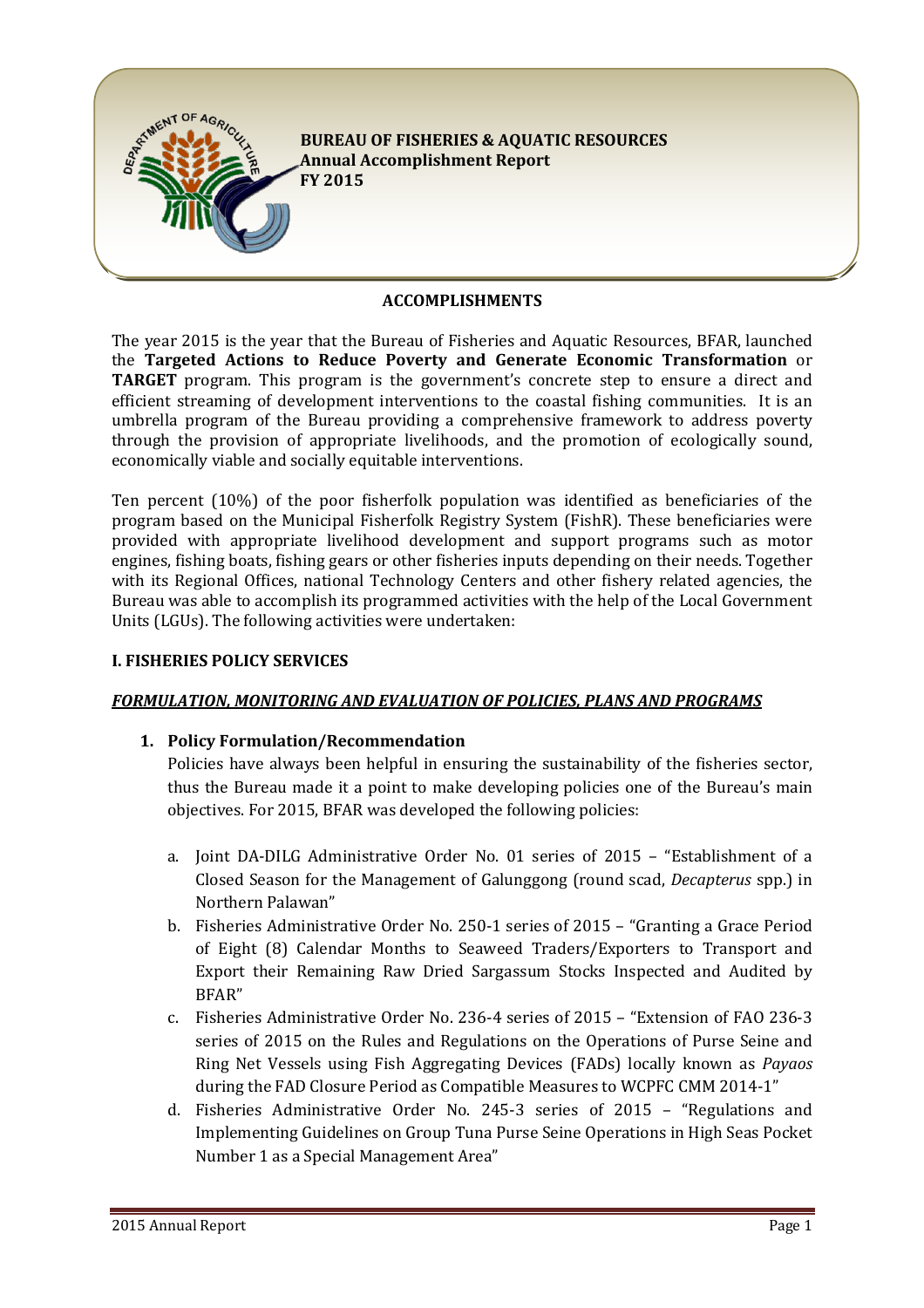- e. BFAR Administrative Circular No. 256 series of 2015 'Declaring Malachite Green and Gentian Violet as Health Hazards and Prohibiting their use in Food Fish Production and Trade"
- f. Republic Act 10654 "An Act to Prevent, Deter and Eliminate Illegal, Unreported and Unregulated Fishing, Amending Republic Act No. 8550 otherwise known as "The Philippine Fisheries Code of 1998" and for Other Purposes"
- g. Internal Rules and Regulations for the RA 10654, also known as "An Act to Prevent, Deter and Eliminate Illegal, Unreported and Unregulated Fishing, Amending Republic Act No. 8550 otherwise known as "The Philippine Fisheries Code of 1998" and for Other Purposes"

## **II. TECHNICAL ADVISORY SERVICES**

### **MARKET DEVELOPMENT SERVICES**

The Bureau's Market Development Services aim to provide linkages between prospective markets and producers through various activities, such as, product promotion and market matching. Through this, BFAR is contributing to the competitiveness and at the same time aid in enhancing the value of fisheries products.

# **Marketing Assistance, Market Matching and Participation to Agri-Aqua Fairs and Exhibits**

For 2015, BFAR has participated in 139 agri-aqua fairs and exhibits as well as 30 investment fora. It has also extended market matching activities totaling to 167. Aside from this, monitoring of the wholesale and retail prices of fish and fishery products were also continuously undertaken in compliance with the R.A. 7394 (Consumer Act of the Philippines) and the Consumer Price Act. During the year, the Bureau was able to provide market development services to 2,861 individuals.

### **EXTENSION SUPPORT, EDUCATION AND TRAINING SERVICES**

Extension support, education and training service is one of the major services provided by BFAR. The Bureau covers various fishery technologies on the aquaculture, marine fisheries and post-harvest technology sectors. The activities are aimed to help educate fisherfolks and develop manpower for the fisheries industry as well as strengthen partnership both with the LGUs and other stakeholders.

# 1. Provision of Training and Technical Assistance

The Bureau has continuously conducted various trainings year after year. For this year a total of 1,608 training courses on aquaculture (tilapia, bangus and seaweeds), municipal, regulatory and post-harvest technologies for the first semester of the year were conducted by BFAR for 46,798 participants.

Aside from trainings, BFAR have also provided technical assistance and advisory services, which totaled to 63,939 for the period. The technical assistance provided to 86,612 fisherfolk, fish farmers, NGAs, LGUs and other stakeholders covered aquaculture development and methods, marine fisheries management and conservation, fishing technologies and post-harvest technologies.

### **2. Establishment of Techno-Demo Projects**

Technology demonstrations showcasing different fishery technologies such as seaweed farming, integrated farming, aquasilvi/mangrove culture and shellfish culture among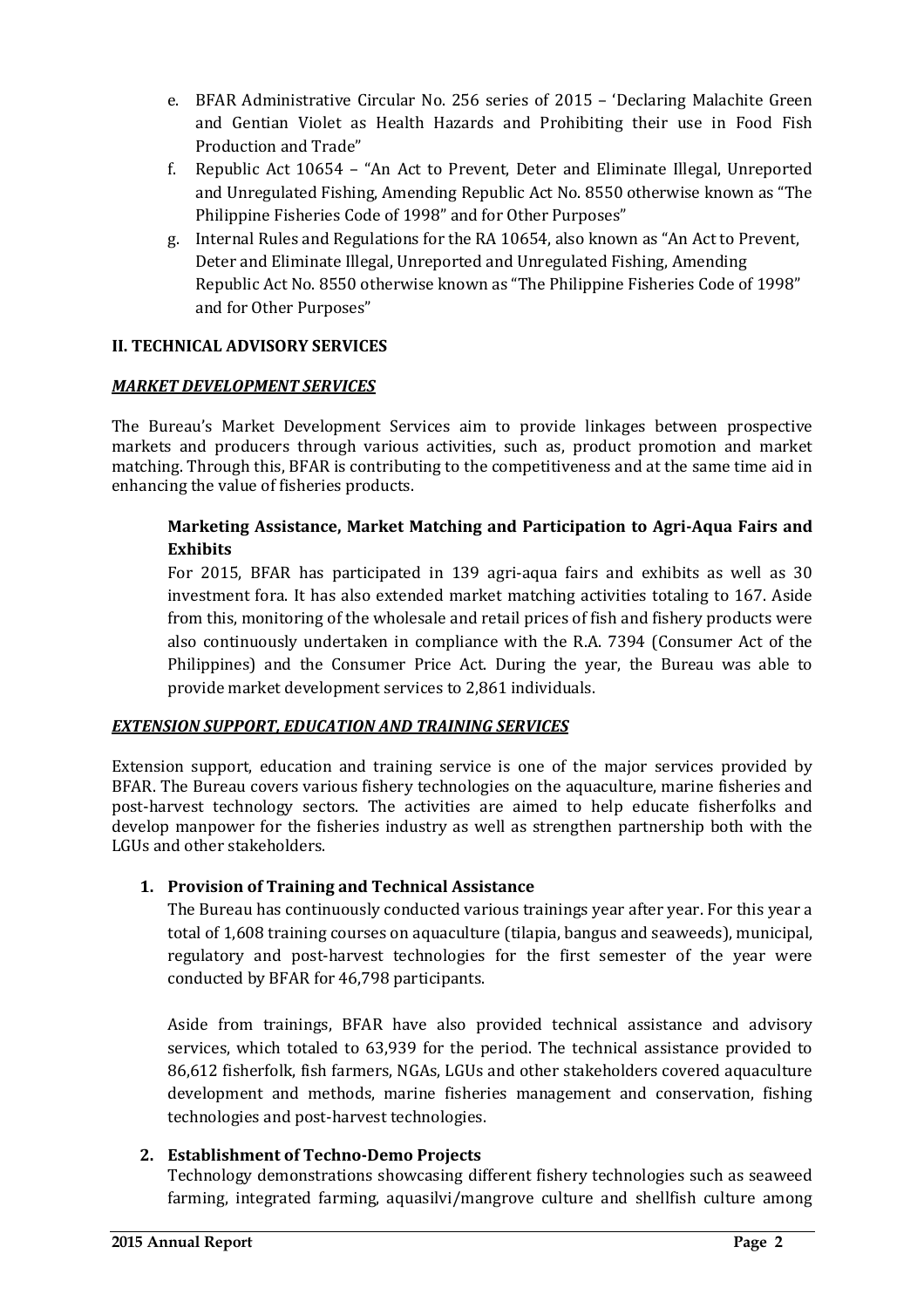others, are considered a major activity of the Bureau. For 2015, BFAR have established 1,239 techno-demo projects, of which 837 are fully funded by BFAR while 402 are costshared. A total of 7,273 fisherfolk and other stakeholders have benefitted from the projects.

## **3. Conduct of Information, Education and Communication (IEC) Activities**

Apart from the usual IEC activities, the Bureau also conducted other notable activities. One activity is the "**Bayani ko sa Pangisdaan: The Search for Heroes of the Youth on Fish Conservation"**, a contest engaging the youth and other private sectors in activities that hone their talents and skills at the same time. Another is the "#Legends Talk on **Philippine Fisheries"** which is a rare one-day event where respected veterans of Philippine fisheries meet as resource speakers. They were gathered to share their knowledge and insights from research and invaluable experiences in the fields of marine science, resource management, fisheries and aquaculture enterprise development and other related subjects. Another significant activity undertaken by the Bureau for 2015 was the airing of Fish Options, a 5-minute cooking/talk show segment in the Good **Morning Boss** program aired in PTV4.

## • Dissemination/Provision of IEC Materials

Distribution of information, education and communication (IEC) materials is considered vital in the promotion of the Bureau's programs and projects. With that in mind, the Bureau was able to distribute 218,489 copies of information and install 787 billboards/tarpaulins, as well as radio television plugs.

# **4. Strengthening Partnership with Stakeholders**

The National Fisheries and Aquatic Resources Management Council is a Bureau program aiming to aid in the strengthening of the partnership of BFAR with stakeholders. A total of 558 FARMCs have been assisted for 2015. The Regional FARMC Management Centers (RFMCs) were also provided with orientation on FOO 342 or the "Levels of FARMC **Development - A Guide to Self-Assessment"** to help determine the development of their own FARMC and identify gaps and weaknesses within the organization. Aside from this, the Bureau has also provided assistance to 1,433 LGU technicians nationwide.

### **5. Fisheries Scholarship Program**

BFAR has 2 ongoing scholarship programs for fisheries education namely the Fisherfolk **Children Educational Grant (FCEG)** Scholarship and the **Industry Leaders (IL)**, formerly known as the Ferdinand E. Marcos (FEM) Scholarship Program. FCEG is aimed to benefit the talented and deserving children of poor registered municipal fisherfolk. On the other hand, the IL is meant for high school graduates belonging to the top ten of their graduating class. The fisheries scholars will pursue a four-year BS Fisheries course and are entitled to almost the same benefits, free matriculation and other fees, monthly stipend of P2,500.00, semestral book allowance of P2,000.00 and graduation support of P500.00, with the exception of thesis support to which IL scholars are entitled to P5,000.00 while FCEG scholars are entitled to P3,000.00. As of the first semester of 2015 the Bureau sponsored a total of 916 scholars in 60 State Colleges and Universities (SCUs). Of these, 110 are under the IL Scholarship while 806 are funded under the FCEG. However, the total number of scholars was reduced to 908 by December 2015.

# *RESEARCH AND DEVELOPMENT*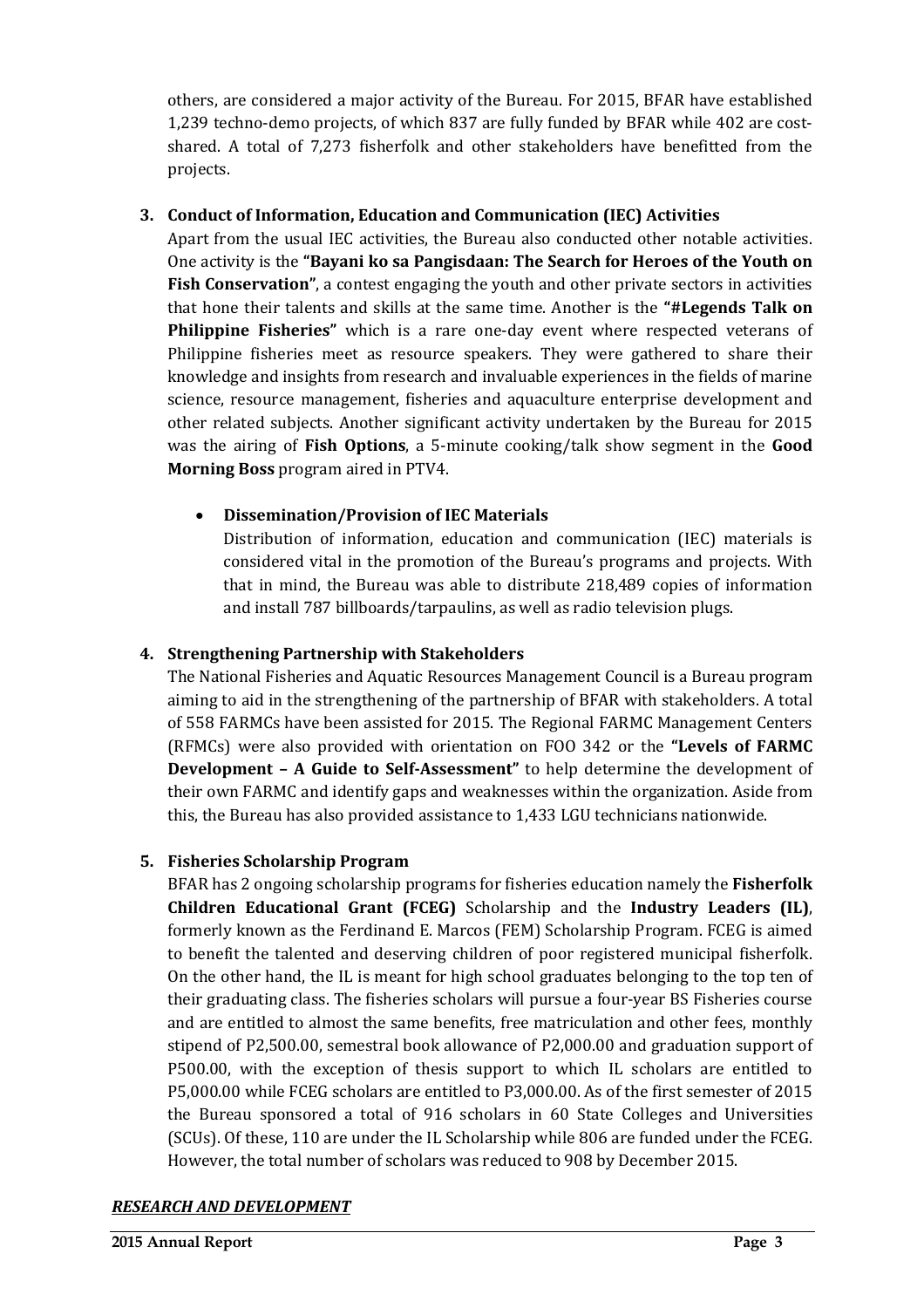### **Conduct of Research and Development Activities**

The Bureau was able to implement a total of 83 research and development projects for the year 2015 through the National Fisheries Research and Development Institute (NFRDI). These R and D activities are continuously conducted to help increase the fisheries sector's economic potential by catering to the developmental research requirements of the national fisheries conservation and development programs.

The Bureau also implements the National Stock Assessment Program (NSAP) which conducts surveys of landing sites nationwide. During the period 774 was surveyed. Aside from these, the M/V DA BFAR Marine Fisheries Management Research, Training and Oceanographic Vessel have conducted 11 research explorations for the year.

## FORMULATION OF COASTAL AND INLAND FISHERIES RESOURCE MANAGEMENT PLANS

BFAR has also implemented a number of activities in close coordination with the country's LGUs as a part of its commitment to ensure sustainable use of the fishery resources. During the period, the Bureau assisted 417 LGUs in coastal resource management by different activities such as underwater monitoring and documentation and provision of markers/flaglets for demarcation. All of this was conducted together with the Bureau's effort in facilitating and participating in mangrove planting activities.

# **III. SUPPLY SERVICES FOR FISHERY PRODUCTIVITY**

### *FISH SEED PRODUCTION AND DISTRIBUTION*

The Bureau also offers services focusing on the development of freshwater, brackishwater as well as marine water aquaculture. The said service helps in increasing and enhancing productivity and aids in producing quality broodstock and fingerlings for LGUs, fisherfolk organizations and private individuals interested in venturing into fish production.

### **1. Broodstock Development and Maintenance**

Continuous production of fingerlings is one of the priority interventions of the Bureau and thus broodstock development is considered as a vital activity in ensuring this. For the year, BFAR maintained 442,224 and distributed 4,439,974 pieces of broodstock.

### **2. Fingerlings/Seed Production and Distribution**

Another priority intervention of BFAR is the production and distribution of fingerlings to aid fisherfolk associations, fish farmers and local government units. Aside from these, the academe is also known to benefit from the program for research, ornamental, production and resource enhancement purposes. For 2015 alone the Bureau was able to produce 240.0 M and distribute 300.35 M pieces of fingerlings.

### **SEAWEED PRODUCTION AND DISTRIBUTION**

Seaweeds, having numerous applications particularly as raw material in industries like fertilizers, pet feeds, pharma and nuetraceuticals, have been proven to be of big economic importance. As the world's demand for carrageenan grows continuously, the Philippine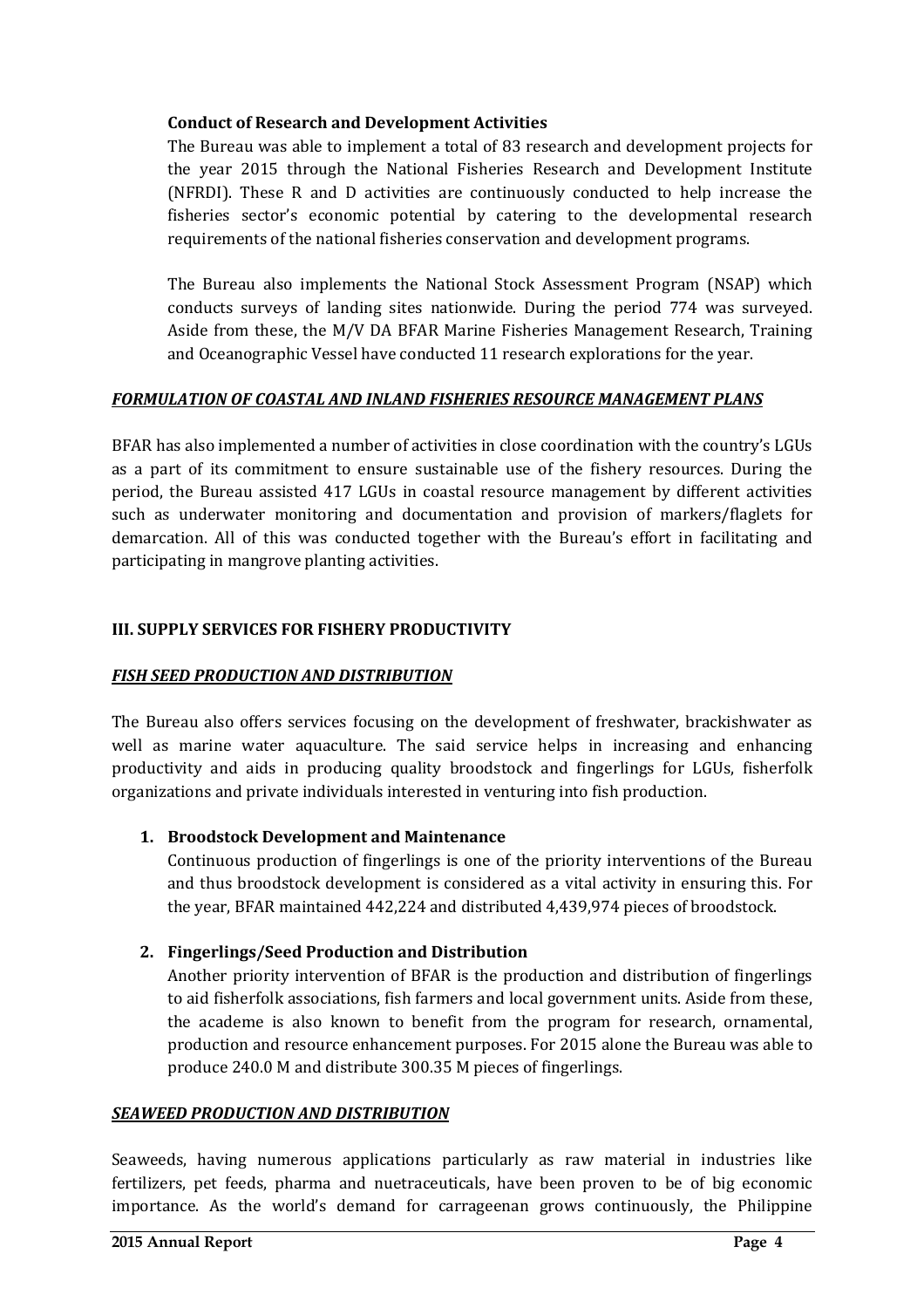processirs are finding a shortage on their seaweed supply. With this, BFAR has established the Seaweeds Development Program and made the promotion of the Philippine Seaweed Industry their top priority.

# **1. Distribution of Seaweed Propagules and Seaweed Farm Implements**

Through the National Seaweed Development Program, the Bureau aims to increase production via different interventions such as the provision of quality seedlings or planting materials to seaweed farmers. From January to December of 2015 the Bureau distributed 1,286,461 kg of seaweed propagules to 6,898 beneficiaries.

Apart from the seaweed propagules, BFAR also distributes seaweed farm implements. Basic farm implements include start-up seedlings, 250 pieces of plastic floaters, 2 rolls of soft-tie straw and  $7$  rolls of PE ropes enough for starting a  $1/8$  hectare seaweed farm. For the year a total of 6,867 sets of seaweed farm implements were also distributed to 14,206 fisherfolk/family beneficiaries.

**2. Establishment/Maintenance of Seaweed Nurseries and Seaweed Tissue Culture Laboratories**

Establishment of seaweed nurseries is considered a regular activity of the Bureau. This must be done to ensure adequate supply of quality seaweed seedlings in strategic areas in the country. For 2015, 36 seaweed nurseries were established. BFAR also established and maintained seaweed tissue culture laboratories to help protect the seaweed industry and for the year, a total of 14 were established and maintained throughout the country.

# *FISHING GEAR/PARAPHERNALIA DISTRIBUTION*

Consistent with its commitment to assist in providing livelihood for marginal fisherfolk, BFAR distributes various fishing gears. For the said year, the Bureau have distributed 24,459 gillnets, 14,821 hook and lines, 6,250 fish pots, 776 payao, 4406 squid jigger, 850 motorized banca, 2,095 non-motorized banca, 1,535 marine engine,  $6.687$  fish trap, 5,048 tuna hand line, 3,302 crab lift net,  $64$  fish corral,  $3,720$  life vest and  $1,757$  other fishing gears to a total of  $61,554$ fisherfolk associations and marginal fisherfolks in close coordination with the local government units.

# *OPERATION AND MAINTENANCE OF MARICULTURE PARKS*

# 1. Maintenance of Mariculture Parks/Zones

BFAR, in partnership with stakeholders and LGUs has promoted the establishment of Mariculture Parks to aid in addressing in major issues such as food security, employment, and livelihood and poverty reduction in coastal areas. A total of 37 mariculture parks have been established by the Bureau for 2015 alone.

### **2. Establishment of Cages for Livelihood**

Apart from the mariculture parks, BFAR also established a total of 96 cages for livelihood to benefit fisherfolk families and fisherfolk associations.

# **IV. SUPPLY OF INFRASTRUCTURE FACILITIES AND EQUIPMENT FOR FISHERY INDUSTRY**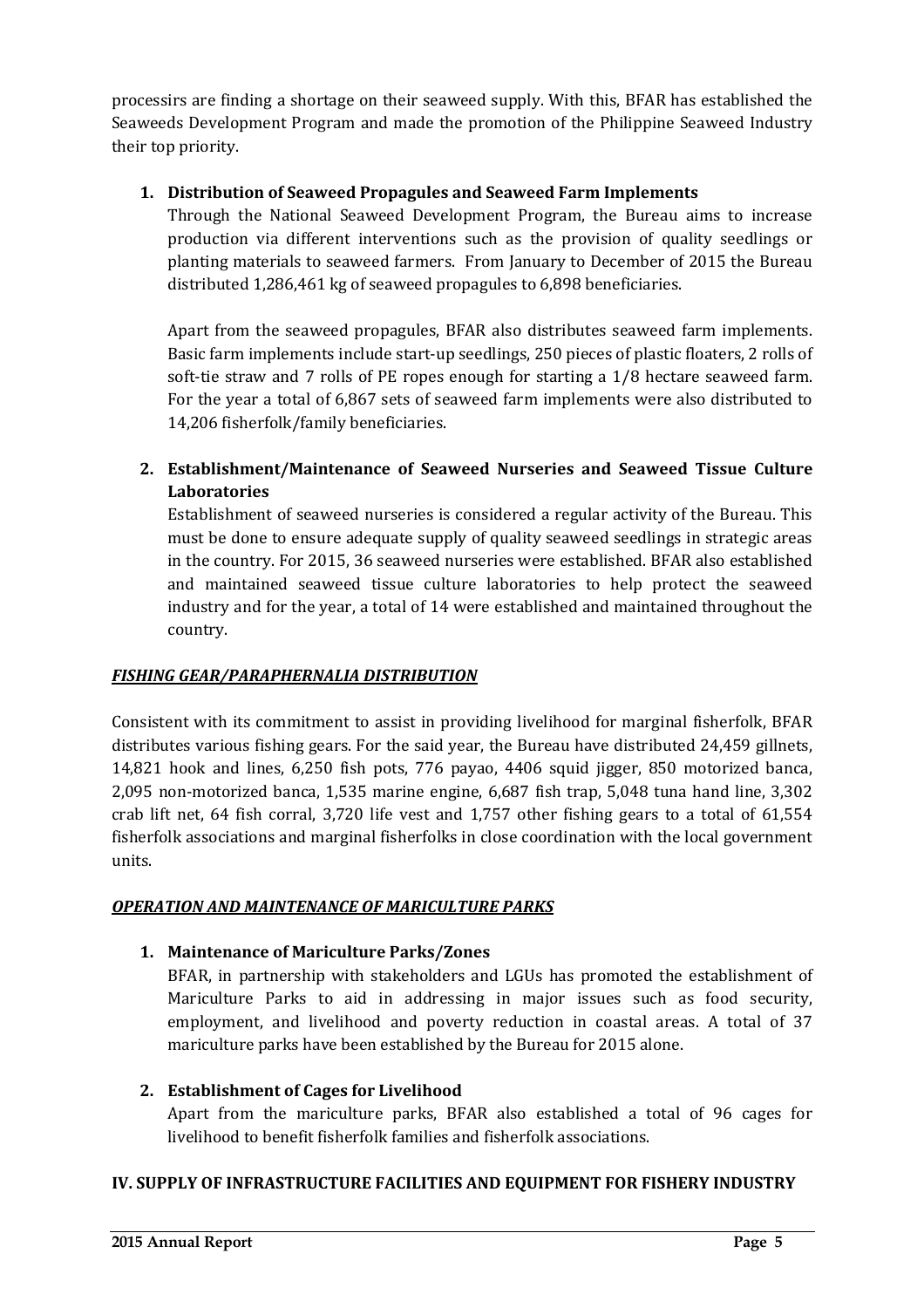Livelihood and increasing production as well as reducing production loss are considered a priority for the government. To help achieve these goals, the Bureau provided various fishery on-farm equipment and post-harvest facilities.

## *PROVISION OF FISHERY ON-FARM EQUIPMENT AND POST-HARVEST FACILITIES*

### **Establishment of Fishery On-Farm Equipment and Post-Harvest Facilities**

For 2015 a total of 34 fishmarts were established by BFAR located in different areas throughout the country. The Bureau was also able to distribute 3,080 post-harvest equipment composed of 187 smokehouses, 187 seaweed dryers, 142 freezers, 87 vacuum packers and 1,827 processing utensils.

The year 2015 is also the year the **Community Fish Landing Centers (CFLC**) was established. The said project is under the "Targeted Actions to Reduce Poverty and **Generate Economic Transformation in the Fisheries Sector (TARGET) Program"** of BFAR. With the main goal of improving the socio-economic welfare of the fisherfolk sector and promote the sustainability of aquatic resources, this project will serve as a hub for landing and fish trading of artisanal fisherfolk, as well as serve as a training center for fish processing, value adding and conservation and protection of the fisheries resources. A total 50 is currently under construction, 73 have already reached the bidding process, while 31 have yet to complete their documentary requirements and 18 is still undergoing site selection.

## *COASTAL AND INLAND FISHERIES RESOURCE REHABILITATION AND DEVELOPMENT*

Marine sanctuaries are continuously monitored by BFAR and for the year 280 were monitored. Artificial reefs are also being deployed on a yearly basis and as of 2015, 2,698 were deployed. Under BFAR's Resource Enhancement Program and to promote mangrove-friendly farming system a total of 12,402,000 pieces mangrove propagules were planted nationwide. Aside from this, to replenish the stock of depleted resources, a total of 254 communal waters were stocked with fingerlings. All of these activities were conducted to benefit municipal fishermen nationwide.

### **V. FISHERIES AND AQUATIC RESOURCES REGULATION SERVICES**

### *QUALITY CONTROL AND INSPECTION*

### 1. Monitoring and Inspection of Fishery Facilities

Monitoring and inspection of fishery facilities is one of the many regulatory functions of BFAR. It involves inspection of all fishery facilities involved in the production chain to ensure consumer welfare, product safety and public health. For this, the Bureau maintains 38 laboratories to address the need for disease diagnosis prevention and treatment. BFAR have also monitored and inspected 3,085 aquaculture farms and fishery facilities and performed 41,420 analyses. Apart from these, conduct of ocular inspection, residue and aquatic disease surveillance as well as monitoring of fish kill were also done by the Bureau regularly.

2. Monitoring and Inspection of Fishery Products **Operation of Quality Assurance Laboratories**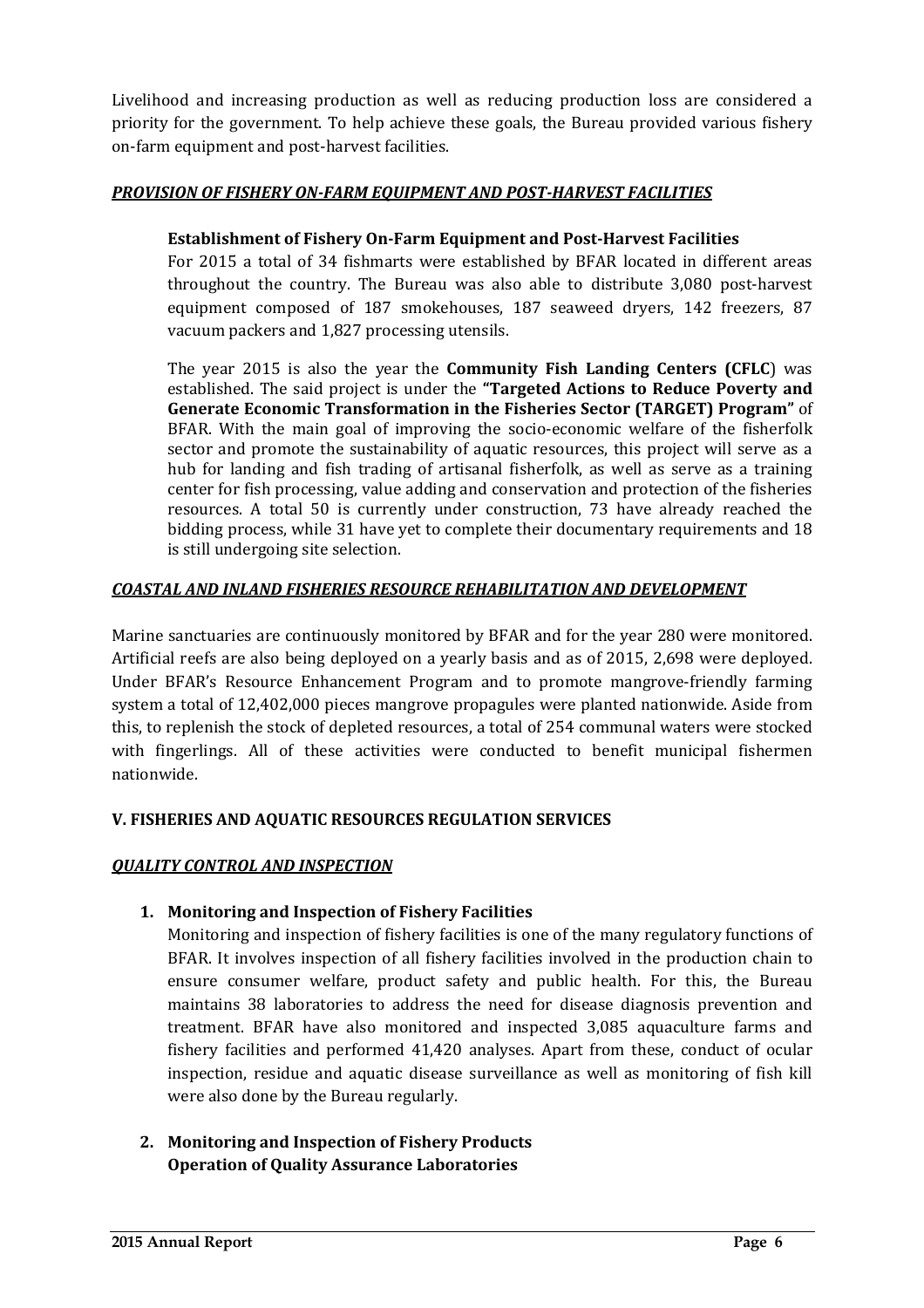Monitoring, inspection and verification of processing plants as well as export accredited processing establishments are also being undertaken regularly by the Bureau. Compliance to the Hazard Analysis Critical Control Point (HACCP) based, quality assurance, Standard Sanitary Operating Procedures Program (SSOP) and Good Manufacturing Practices (GMP) are also being ensured through regular monthly plant audit/inspections. 

Consistent with the RA 10611, also known as "Food Safety Act of 2013", the Bureau has established and maintained quality assurance laboratories mandated to provide laboratory service to verify primary and post-harvest supply chain in terms of physical, chemical and microbiological examinations of fish and fishery product for export, import and local consumption. For 2015, a total of 8,888 fishery products were monitored/inspected by the Bureau coupled with 39,684 analyses.

### *QUARANTINE REGISTRATION AND LICENSING*

#### **Permit Issuance**

The Bureau issues permits, licenses and accreditations regularly. During the first semester a total of 8,499 were issued for commercial fishing vessels, 536 for FLA covered areas, while the another 69,245 were issued for other fisheries entities. In line with this, BFAR also conducts regular inspections. During the period  $10,779$  inspections were conducted on commercials fishing vessels and gears, 1,187 for FLA covered areas, 124,859 for other fisheries entities and 196,360 for fisheries products.

#### **MONITORING, CONTROL AND SURVEILLANCE**

#### **1. Regulations and Enforcement Activities**

With the approval of RA 10654, otherwise known as "An Act to Prevent, Deter and Eliminate Illegal, Unreported and Unregulated Fishing, Amending Republic Act No. 8550 otherwise known as "The Philippine Fisheries Code of 1998" and for Other Purposes", BFAR's regulatory function of monitoring, control and surveillance has been intensified. The Bureau is regularly gathering relevant information regarding IUU fishing activities, conduct seaborne operations, market landing and denials emergency response and relief operations as well as search and rescue operations. For the year, 114 MCS vessels were deployed in their respective areas and were able to conduct a total of 1,819 field operations..

### **2. Biotoxin/HAB Monitoring**

Harmful Algal Blooms (HABs) have to be prevented and controlled to protect ecosystem health and most importantly public health. The HAB Monitoring program of BFAR supports the regulatory function of the Bureau. Surveillance of HABs is done regularly in 74 coastal areas. Sampling stations are established as sampling is conducted. Also, the Fisheries Resource Management Division maintains a data updated regularly for easy access of data.

#### **Operation of Cyanide Detection Test (CDT) Laboratories**

Aside from red tide, cyanide is another substance being routinely monitored especially in the tissues of live food and aquarium fishes by the Bureau. For this purpose, the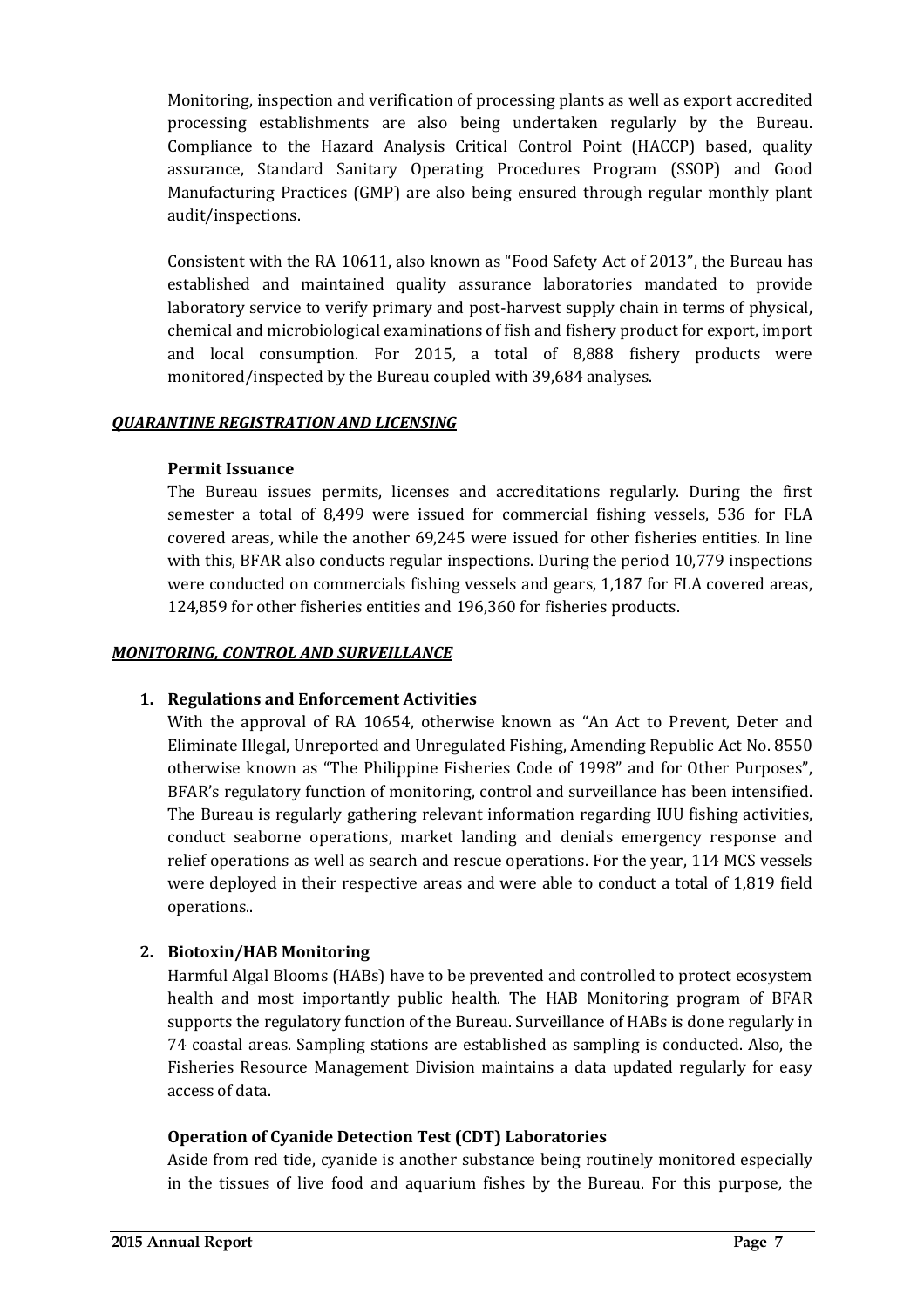Bureau maintained a number of cyanide detection test (CDT) laboratories in like Puerto Princesa, Cebu City, Zamboanga City and Manila.

## *LEGAL AND ADVISORY SERVICES*

Most of the activities related to the Legal and Advisory Services of the Bureau involve preparation of various legal documents such as pleadings, contracts, legal opinions, drafting of orders in relation to fishpond conflicts covered by Fishpond Lease Agreement (FLA), notices to administrative hearings and investigations. It also involves attendance to court hearings, inquest proceedings, preliminary investigations, conference with the prosecutors in charge and other meetings in relation to fishery laws violations filed in court. To summarize, a total of 1,049 legal and advisory services were provided by BFAR. Aside from this, 189 fishery cases were filed nationwide from January to December 2015.

## **VI. SUPPORT TO OPERATIONS**

As a support to the operations of the Bureau, meetings, consultations and workshops are being frequently undertaken. For the year 1,437 meetings/consultations have already been conducted to address the issues and concerns regarding project implementation. Apart from this, BFAR officials and employees have also attended a total of 4,055 meetings. Project monitoring is also systematically conducted, totaling to 3,549 field visits nationwide. Continuous operation and maintenance of the BFAR Fisheries Information Management Center (FIMC) and the Regional FIMCs are also being consistently carried out.

### *PROMOTION OF REGIONAL AND INTERNATIONAL COOPERATION IN FISHERIES*

In connection with the Bureau's commitment to promote the Regional and International Cooperation in Fisheries, BFAR has attended/participated in several very important meetings/ conferences including the following:

- 1. APEC SOM1  $4<sup>th</sup>$  Meeting of the Ocean and Fisheries Working Group held at Clarkfield, Angeles City, Pampanga on January 26-30, 2015;
- 2. P-EAGA Preparatory Meeting for the 2015 BIMP-EAGA Strategic Planning Meeting in Kuala Lumpur, Malaysia held at Davao City on February 11, 2015;
- 3. Participated in the 2-15 BIMP-EAGA Strategic Planning Meeting held in Kuala Lumpur, Malaysia on February 16-17, 2015;
- 4. Information and Product Scanning Sessions for Active P-EAGA MSMEs held in Cagayan de Oro City on March 23-27, 2015;
- 5. APEC SOM2 Ocean and Fisheries Working Group (OFWG) held in Boracay, Aklan on May 9-15, 2015 consisting of the following:
	- a. APEC Climate Change Workshop May 9, 2015
	- b. APEC Ocean and Fisheries Working Group 5<sup>th</sup> Meeting May 10-12, 2015
	- c. APEC Public Policy on Food Security SOM2 May 13-14, 2015
	- d. APEC Public Policy on Food Security Management Council Meeting May 15, 2015
- 6. MSMEs Monitoring-Strengthening Capacities of SME's for Export Promotion Training, Documentation of Success Stories and Updating of SME's Profile held in Cagayan de Oro City on May 27-31, 2015